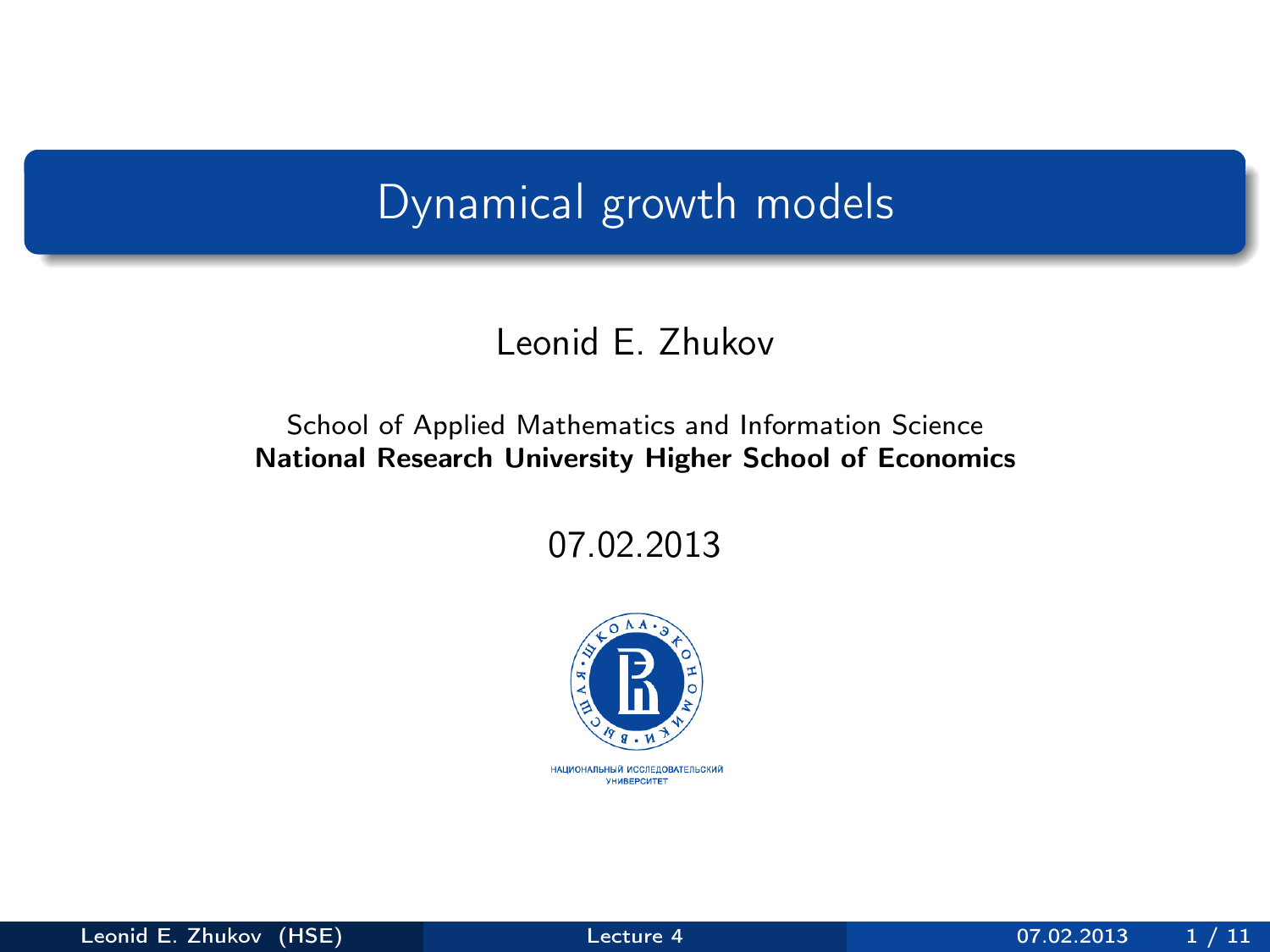Barabasi and Albert, 1999 Dynamical (growth) model

- $\bullet$  t = 0,  $n_0$  unconnected nodes
- **•** growth: on every step add a node with m edges  $(m \le n_0)$
- Preferential attachment: probability of linking to existing node is proportional to the node degree $k_i$

$$
\Pi(k_i) = \frac{k_i}{\sum_i k_i}
$$

after t steps:  $N = n_0 + t$  nodes,  $M = mt$  edges nodes appear one at a time, node " $i$ "at  $t_i$ , then  $k_i(t_i)=?$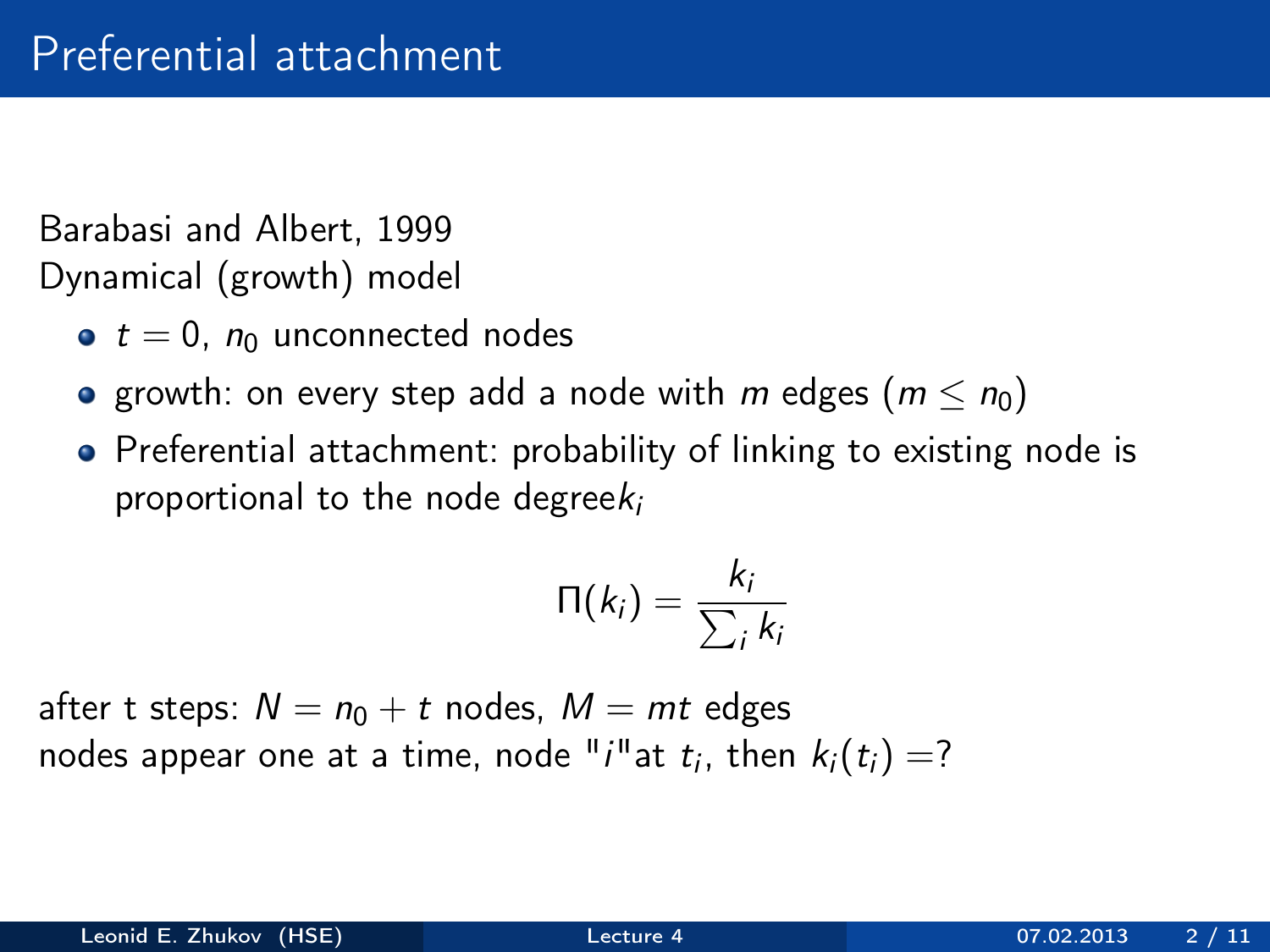mean field approximation, distribution of average (expected) node degrees, continues approximation

$$
k_i(t + \delta t) = k_i(t) + m\Pi(k_i)\delta t
$$

$$
\frac{dk_i(t)}{dt} = m\Pi(k_i) = m\frac{k_i}{\sum_i k_i} = \frac{mk_i}{2mt}
$$

$$
\frac{dk_i(t)}{dt} = \frac{k_i(t)}{2t}
$$

initial conditions:  $k_i(t_i) = m$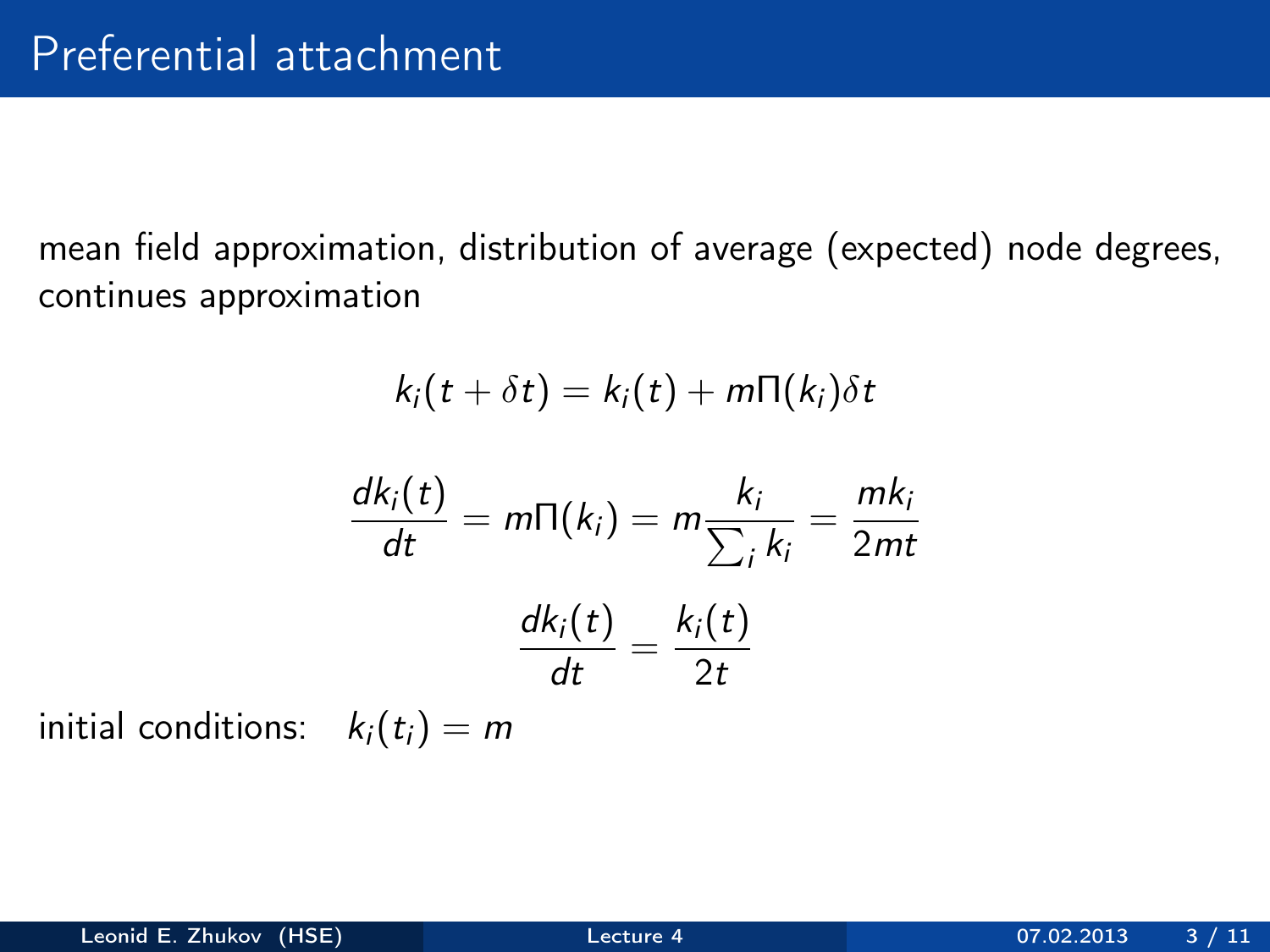# Preferential attachment

Time evolution of a node degree

$$
k_i(t) = m\left(\frac{t}{t_i}\right)^{1/2}
$$

Distribution function:

$$
P(k) = P(ki(t) = k) = \frac{d}{dk}P(ki(t) < k)
$$

CDF

$$
P(k_i(t) < k) = P(t_i \ge \frac{m^2}{k^2}t) =
$$
\n
$$
= \frac{N_{t_i > \dots}}{N_t} = \frac{n_0 + t - m^2t/k^2}{n_0 + t} \approx 1 - \frac{m^2}{k^2}
$$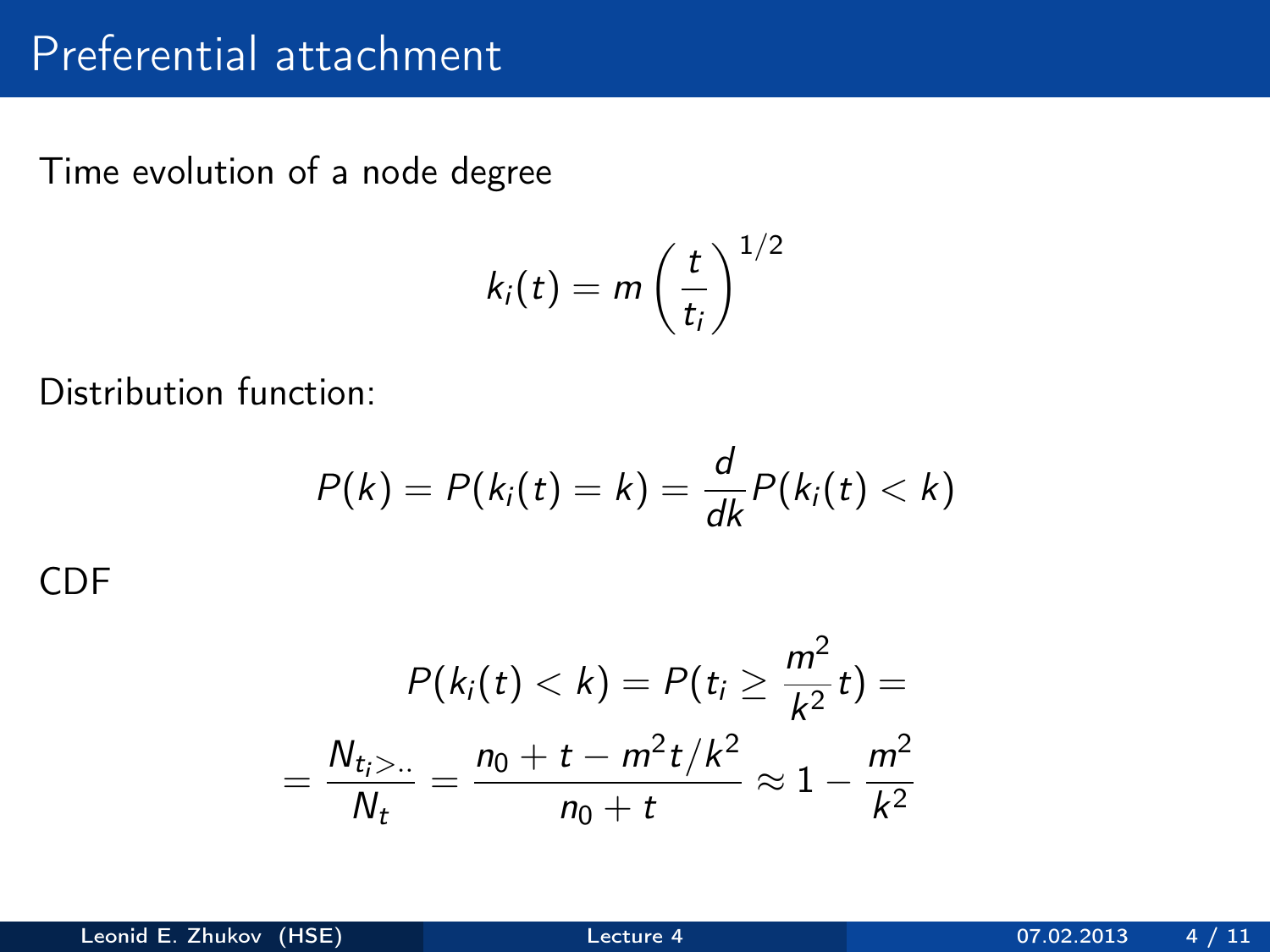"power law"distribution function

$$
P(k) = \frac{2m^2}{k^3}
$$

Average path length

$$
\langle I\rangle\sim\log(N)/\log(\log(N))
$$

**·** Clustering coefficient

$$
C\sim N^{-0.75}
$$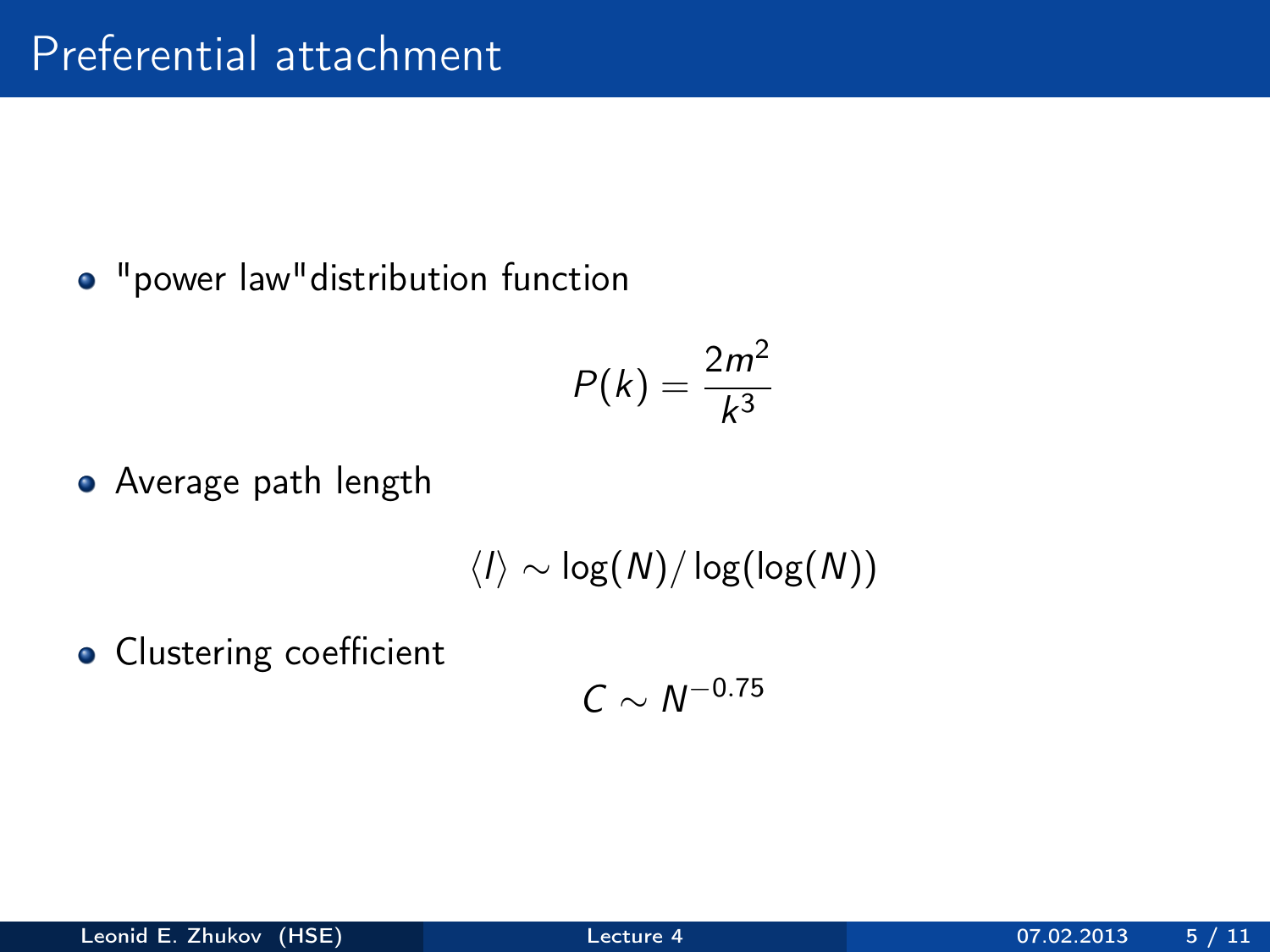Watts and Strogatz, 1998

One parameter model, interpolation between regular lattice and random graph

- $\bullet$  start with regular lattice with N nodes, K nearest neighbours (node degree)
- randomly connect with other nodes with probability  $p$ , forms  $pNK/2$ "long distance"connections
- $p = 0$  regular lattice,  $p = 1$  random graph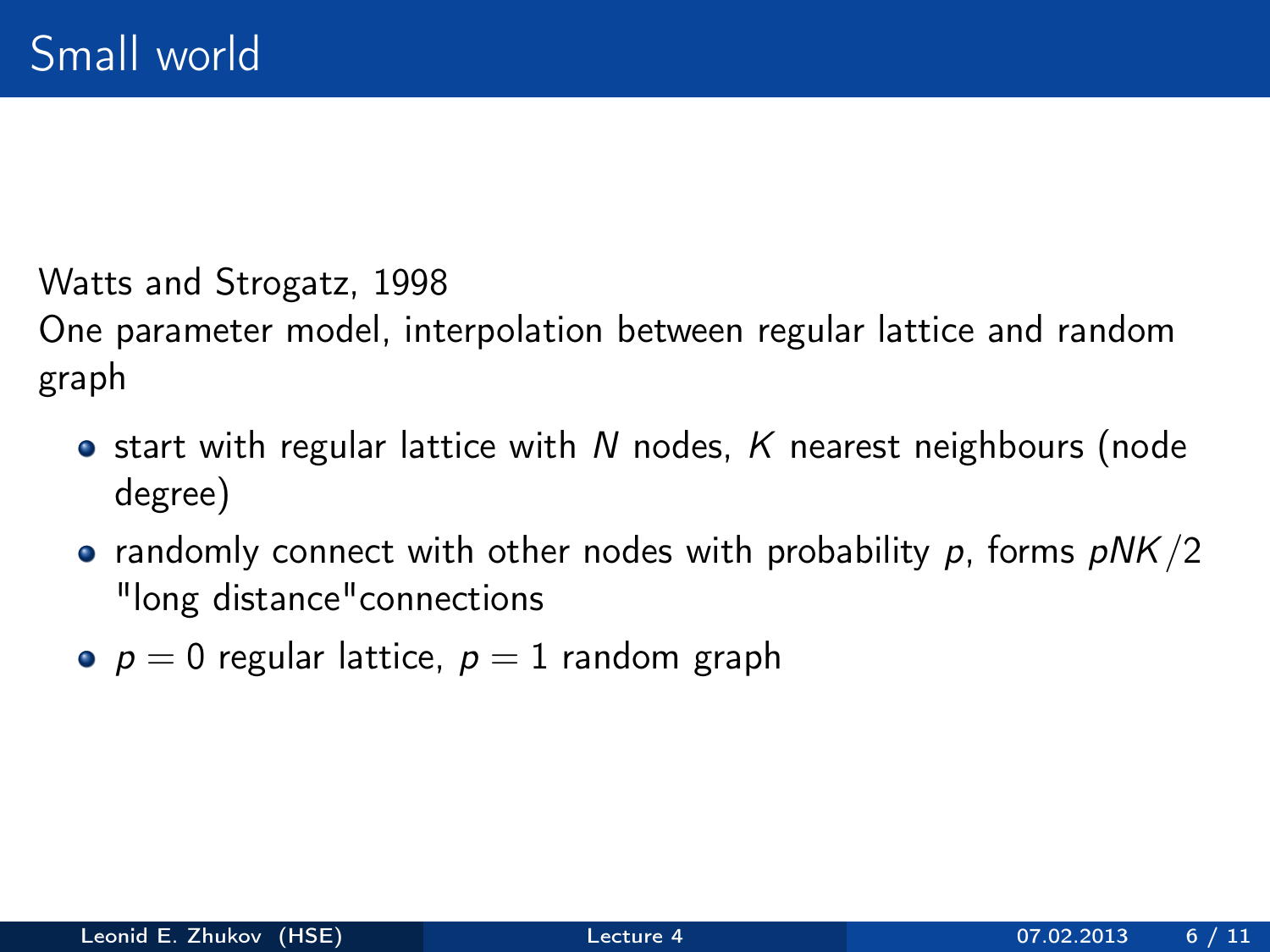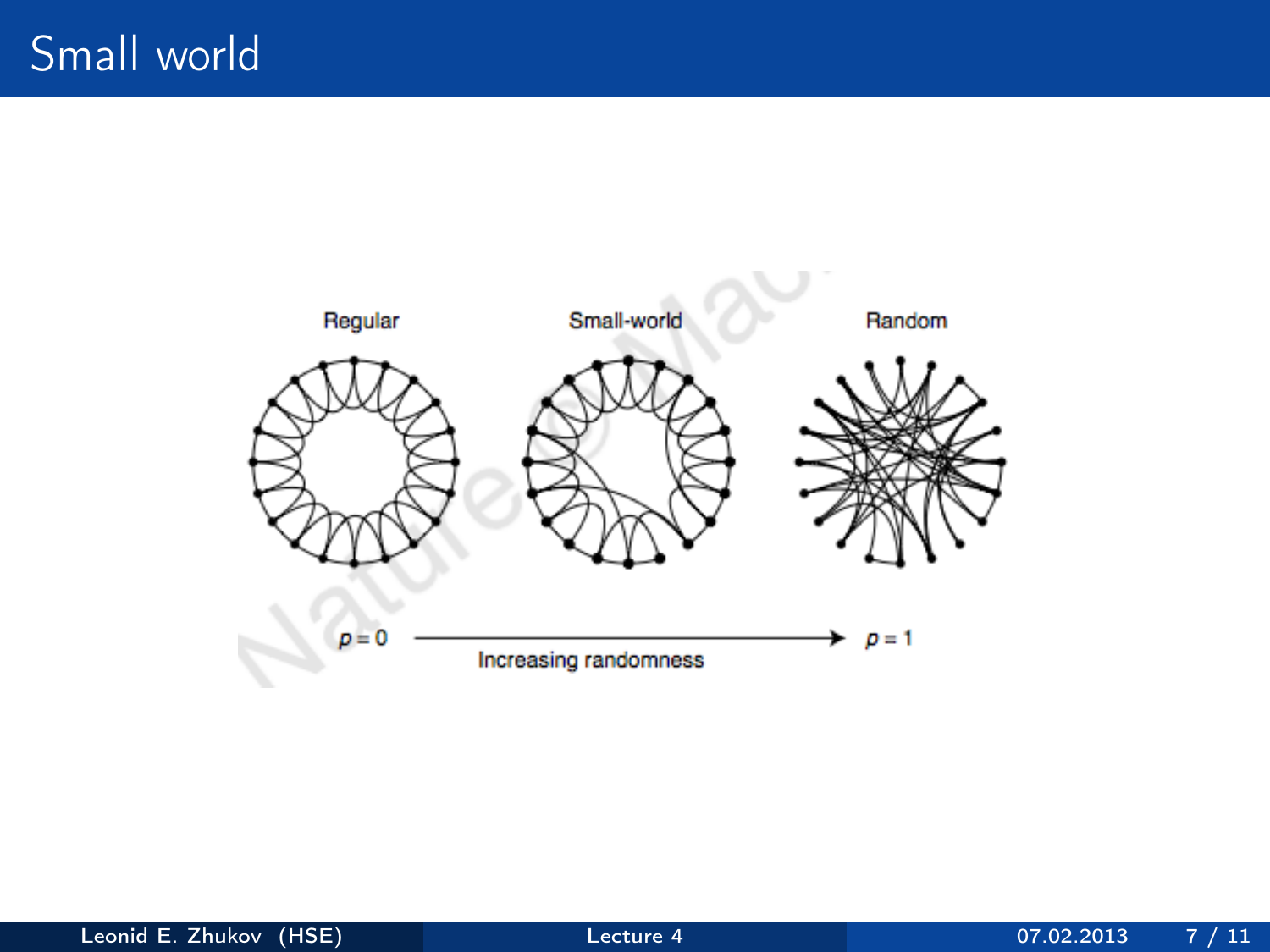

$$
p\text{- parameter, }\langle I(p)\rangle,\ C(p)\\p\to 0,\ \text{ring lattice,}\langle I(0)\rangle=2N/K,\ C(0)=3/4\\p\to 1,\ \text{random graph, }\langle I(1)\rangle\sim\log(N)/\log(K),\ C(1)\sim K/N
$$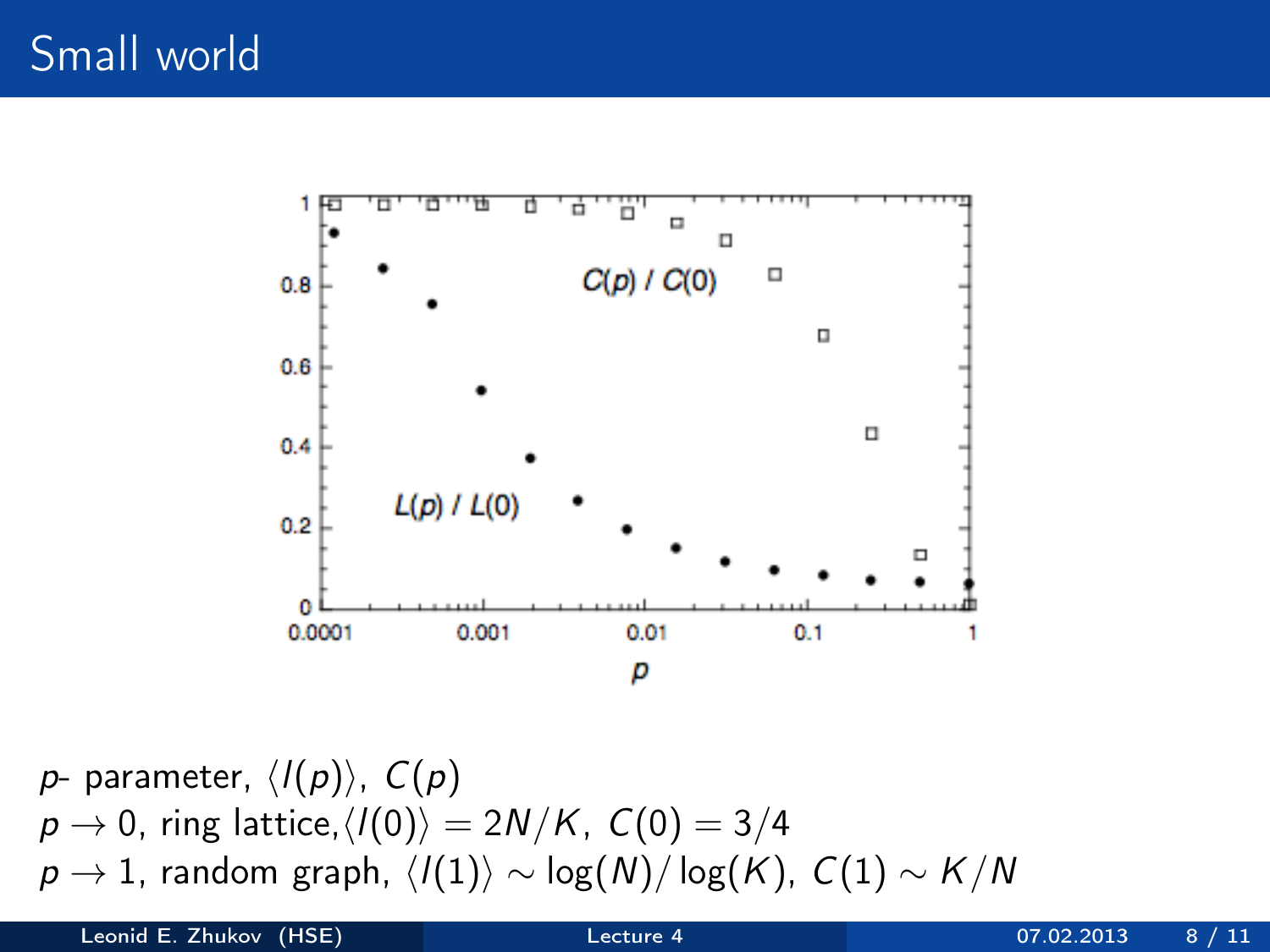# Small world

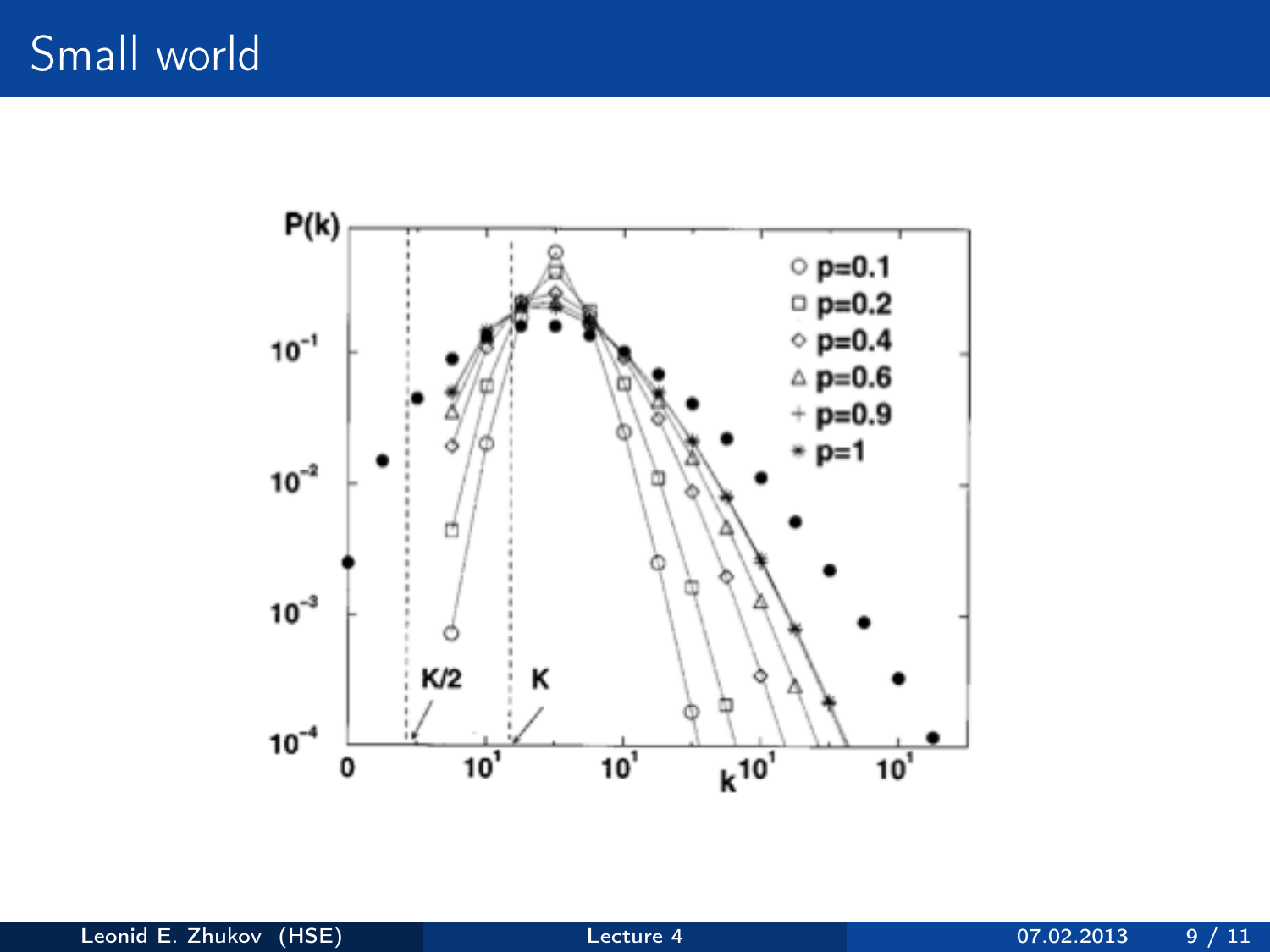|                    | Random                                                      | BA model            | WS model     | Real World  |
|--------------------|-------------------------------------------------------------|---------------------|--------------|-------------|
| P(k)               | $7^{\kappa}e^{-z}$                                          | $L-3$               | poisson like | power law   |
|                    | $\langle k \rangle$                                         | $M^{-0.75}$         | const        | large       |
| $\langle I\rangle$ | $=\overline{\frac{N}{\log(N)}}$<br>$log(\langle k \rangle)$ | log(N)<br>loglog(N) | log(N)       | small world |